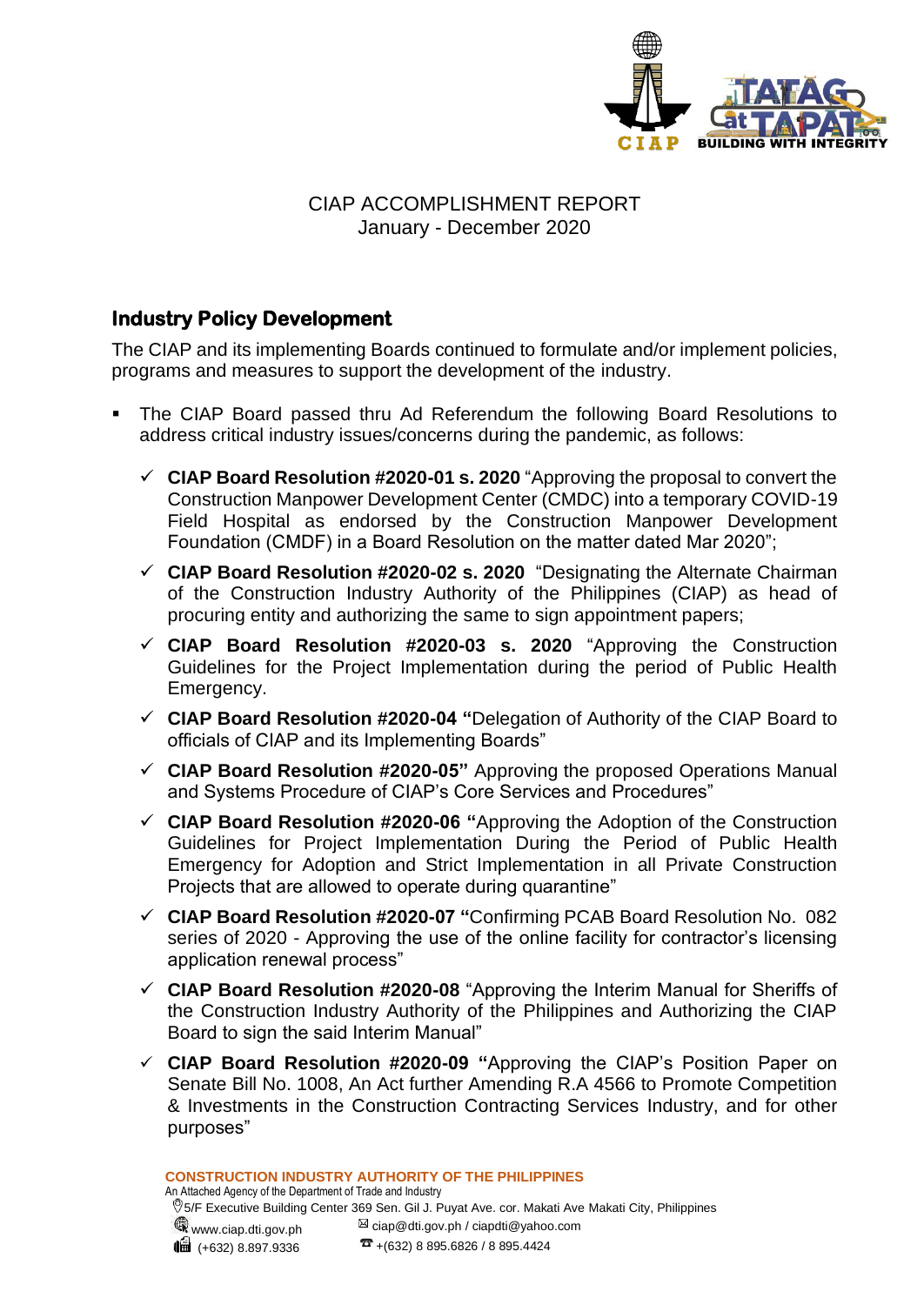- ✓ **CIAP Board Resolution #2020-10 "**Recommending for the Approval of the DTI Secretary as Chairperson of the Board of the Construction Industry Authority of the Philippines (CIAP), the designation of Doris U. Gacho as Director-in-Charge of the CIAP Executive Office"
- ✓ **CIAP Board Resolution #2020-11** "Supporting PCAB's Filing of a Motion for Reconsideration from the Decision of the Supreme Court in the case of Philippine Contractors Accreditation Board VS. Manila Water Company Inc. G.R.217590, March 10, 2020"
- ✓ **CIAP Board Resolution #2020-12 "**Recommending the Appointment of Mr. Jeremy S. Marquez as Executive Director of CIAP Executive Office"
- $\checkmark$  CIAP Board Resolution #2020-15 "Approving the Minutes of the 82<sup>nd</sup> Regular Board Meeting held on 2 July 2020 and the Special Board Meeting held on 4 September 2020"
- ✓ **CIAP Board Resolution #2020-16** "Approving the comments of the Department of Labor & Employment (DOLE) to the Updated CIAP Sheriffs Manual be incorporated and the word "Interim" be deleted from the title"
- ✓ **CIAP Board Resolution #2020-17** "Approving the adoption by CIAP of the Merit and Selection Plan of the Department of Trade & Industry (DTI)"
- ✓ **CIAP Board Resolution #2020-18** "Approving POCB Resolution No. 3 Series 2020 entitled "Approving Philippine Commitments in the Construction & related Engineering Services Sector under the 10<sup>th</sup> Package of the ASEAN Framework Agreement on Services (AFAS)"
- ✓ **CIAP Board Resolution #2020-19** "Approving the PDCB Position Paper on House Bill No. 7337"
- ✓ **CIAP Board Resolution #2020-20** "Deferring the Proposal to Rationalize the Private-Public Partnership scheme as presented by the Philippine Domestic Construction Board (PDCB)
- ✓ **CIAP Board Resolution #2020-21** "Approving the Enhanced guidelines for Projec Implementation during Public Health Emergency incorporating the relevant provisions of the DTI-DOLE-DOH Joint Memorandum Circular No. 20-04 series 2020"
- ✓ **CIAP Board Resolution #2020-22** "Recommending that the shortlist of the nominees for the vacant position in the Philippine Domestic Construction Board (PDCB) be submitted to the Chairman and DTI Secretary for his consideration and recommendation to the President"
- ✓ **CIAP Board Resolution #2020-23** "Approving PDCB Board Resolution No. 10 series 2020 - Recommending for the re-appointment of former Justice TERESITA DIAZ-BALDOZ as Chairperson of the Construction Industry Arbitration Commission (CIAC)"
- ✓ **CIAP Board Resolution #2020-24** "Approving the recommendation of the CIAP Executive Office to hold the Board Meeting every two (2) months beginning 2021"
- ✓ **CIAP Board Resolution #2020-25** "Approving the request of the CIAP Executive Office for Authority from the Chairmen and members and/or representatives of the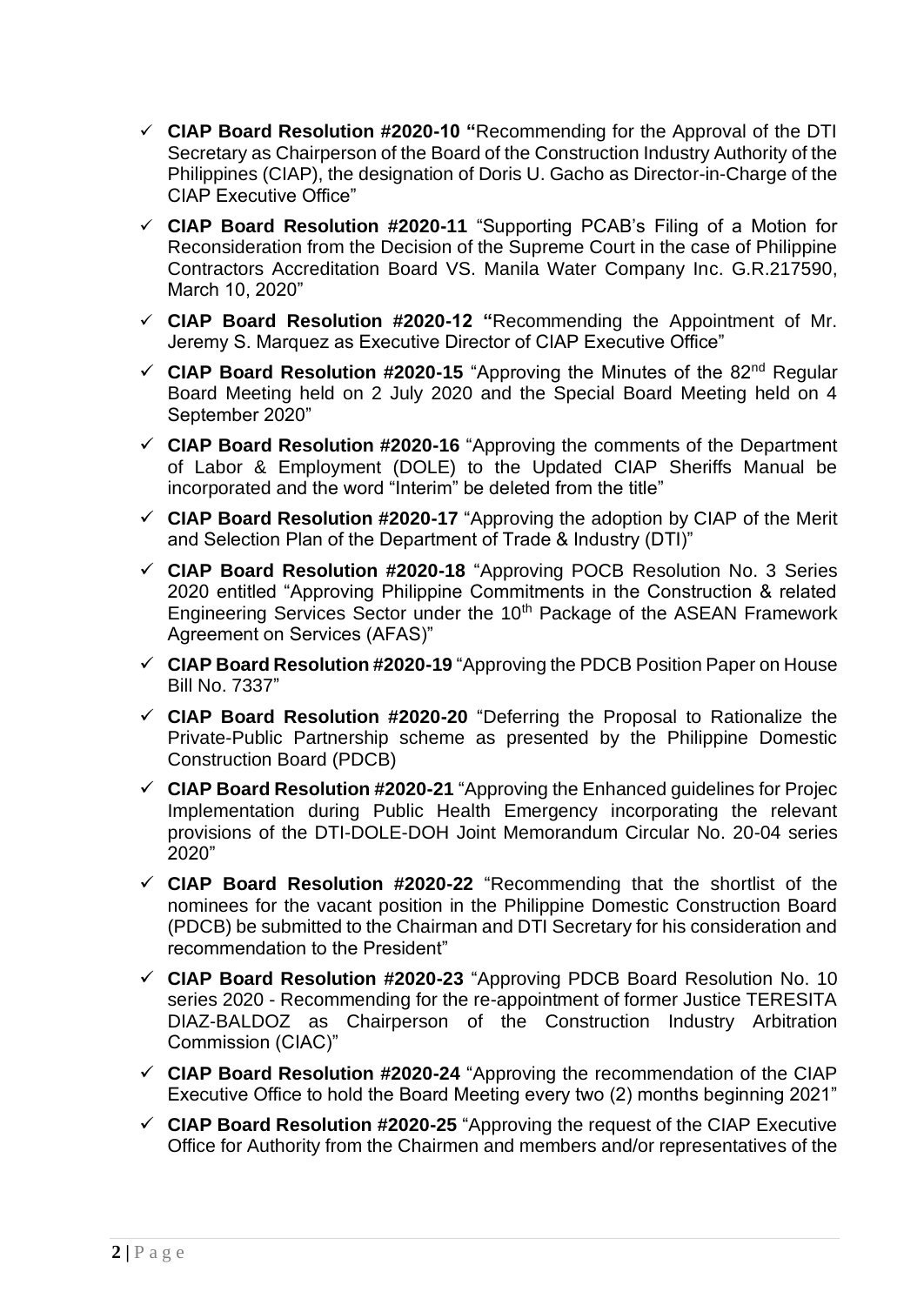CIAP Board to use or attach their Electronic signatures on duly approved Resolutions of the Board"

- ✓ **CIAP Board Resolution #2020-26** "Approving the New Logo for the Construction Industry Authority of the Philippines (CIAP) presented & recommended by the CIAP Executive Director Jeremy S. Marquez subject to comments by the Design Center of the Philippines and approval of the Final Design by the CIAP Executive Directors & its implementing Boards.
- **•** In celebration of its 40<sup>th</sup> Anniversary, CIAP conducted the 1<sup>st</sup> Virtual Construction Congress 2020 from December 1 - 4 through a series of Webinars. This year's theme was "*Trans40fication: 40 Years of Construction Industry Transformation to Fortify Our Future".*
- Relative to the COVID-19 Pandemic, CIAP endorsed its implementing Boards' Joint Philippine Domestic Construction Board (PDCB) and Philippine Overseas Construction Board (POCB) **Board Resolution No. 2020-01 series of 2020,** "Endorsing to the Inter-Agency Task Force for the Management of Emerging Infectious Diseases (IATF-EID), through CIAP, "Recommendations to Mitigate the Impact of COVID-19 to the Philippine Construction Industry". The salient features are:
	- 1. Formulate and implement a plan for the construction industry that will help temper the psychosocial and economic impacts of COVID-19 Pandemic and similar disasters;
	- 2. Extend the Barangay Microbusiness Enterprise (BMBE) Law (Republic Act No. 9178 series of 2002) to qualified construction industry players, for them to be able to avail of incentives (e.g. income tax exemption, priority to a special credit window set up specifically for the financing of BMBEs, reduced or exemption from local taxes, fees, and charges imposed by LGUs, revival of fiscal and non-fiscal incentives for construction and related engineering service exporters, and reduced interest rates to recoup losses resulting from the public health crisis, among others);
	- 3. Full implementation of online and contactless filing and issuance of licenses and permits; and
	- 4. Issuances of various guidelines mitigate the impact of COVID-19 to the Philippine construction industry.
- **PDCB Board Resolution No. 5 series of 2020**, "Construction Guidelines for Project Implementation during the Public Health Emergency"
	- *Said Guideline sets the key principles and minimum requirements that define responsible, healthy and safe operations for construction related operations under COVID-19 and ensure the survival of business as well as the protection of workers. The guidelines will include prevention, detection, and rapid response measures designed to achieve the principles above while maintaining business continuity across the construction industry".*
- **PDCB Board Resolution No. 6 series of 2020 "**Endorsing to the CIAP Board the Nominees for the vacancy in the Board of PDCB"
- CIAP Implementing Boards, specifically, the POCB and PDCB participated in a Video Dialogue/Meeting between PCA Council of Leaders and DTI–Undersecretary Ireneo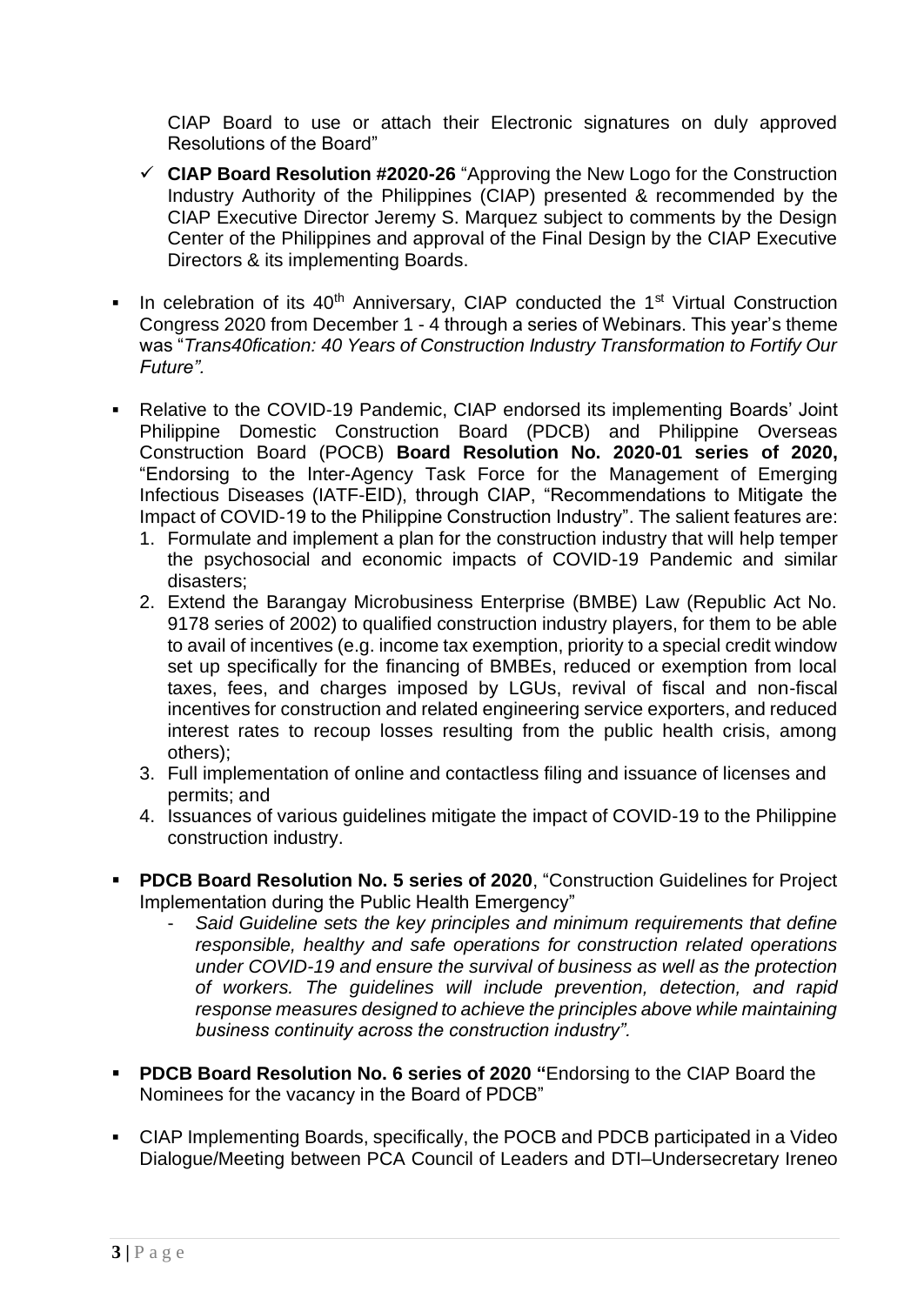V. Vizmonte with the Agenda, "Respond, Recover, Return, Re-imagine, Reform of the Construction Industry amidst the Coronavirus Pandemic";

■ Conducted research and reviewed/provided/consolidated Board inputs/comments and submitted to appropriate agencies the following proposed Senate & House Bills: *a)* SB# 1298 (An Act Designating Community Shelters in times of Natural Disasters, Calamities);

*b)* SB# 1118 (Establishing Comprehensive & Integrated National Policy & Program Guidelines for the Operation & Maintenance of Dormitories & Boarding House, providing penalties thereof);

*c)* SB# 1036 (Providing mechanism for the Regulation of Student Housing Entities & establishing a Student Housing Registry in every City & Municipality);

*d)* PSR# 297 (Directing Senate Committee on Urban Planning, Housing & Resettlement to call upon Dept. of Human Settlements & Urban Development & other agencies to formulate sustainable Taal Volcano Resettlement & Rehabilitation Program);

*e)* HB# 5379 (Magna Carta for all Workers in the Construction Industry*;*

*f)* HB# 2479 (Ensuring Welfare & Safety Construction Workers by providing Mandatory Group Personal Insurance Coverage);

*g)* HB# 5605,32, and 1650 (National Building Code);

*h)* HB# 77,1244, 4873 & 5452 (Strengthening Public-Private Partnerships & Appropriate funds);

*i*) HB # 723 (Promoting Safety in Building through Installation of Safety Devices);

*j)* House Res #132 (DPWH to conduct Accessibility Audit of Public Infrastructure & Buildings; and

*k*) DOTR's GAA (2018-2020) for CPES Implementation Matters;

▪ Conducted several Steering Committee Meetings to discuss the alignment of CIAP programs, activities, and projects as well as Key Performance indicators of the CIAP Implementing Boards with the 30 Action Plans of the Philippine Construction Industry Roadmap 2020-2030;

## **Contractors Licensing and Registration**

PCAB continues to develop strategies to make licensing applications faster without compromising the strict implementation of Republic Act (RA) No. 4566 or the "Contractor's License Law" that ensures the safety of the public, that only qualified and reliable contractors are allowed to undertake construction in the country.

- As of December 2020, the Philippine Contractors Accreditation Board (PCAB) has processed a total of 21,420 filed applications for all types: new licenses, renewal, license amendments/upgrading, and special licenses covering CFY 2019-2020 and 2020-2021. The bulk of approvals consisted of 61% for renewals, 6.5% for new entrants, 5% for license amendments and 7.5% special licenses. Likewise, 4,190 or 19.6% of contractors were registered to undertake government projects.
- From October 2020, 100% of total cases were processed/actions taken. Fourteen (14) cases were submitted for Resolution, to be presented and discussed during the Board Meeting accompanied by all the necessary documents contained in the case folders. Nineteen (19) cases were resolved for Fact-finding inquiry on the discrepancies submitted through online renewal. There are 55 On-going investigation/ for Hearing/ with Summons.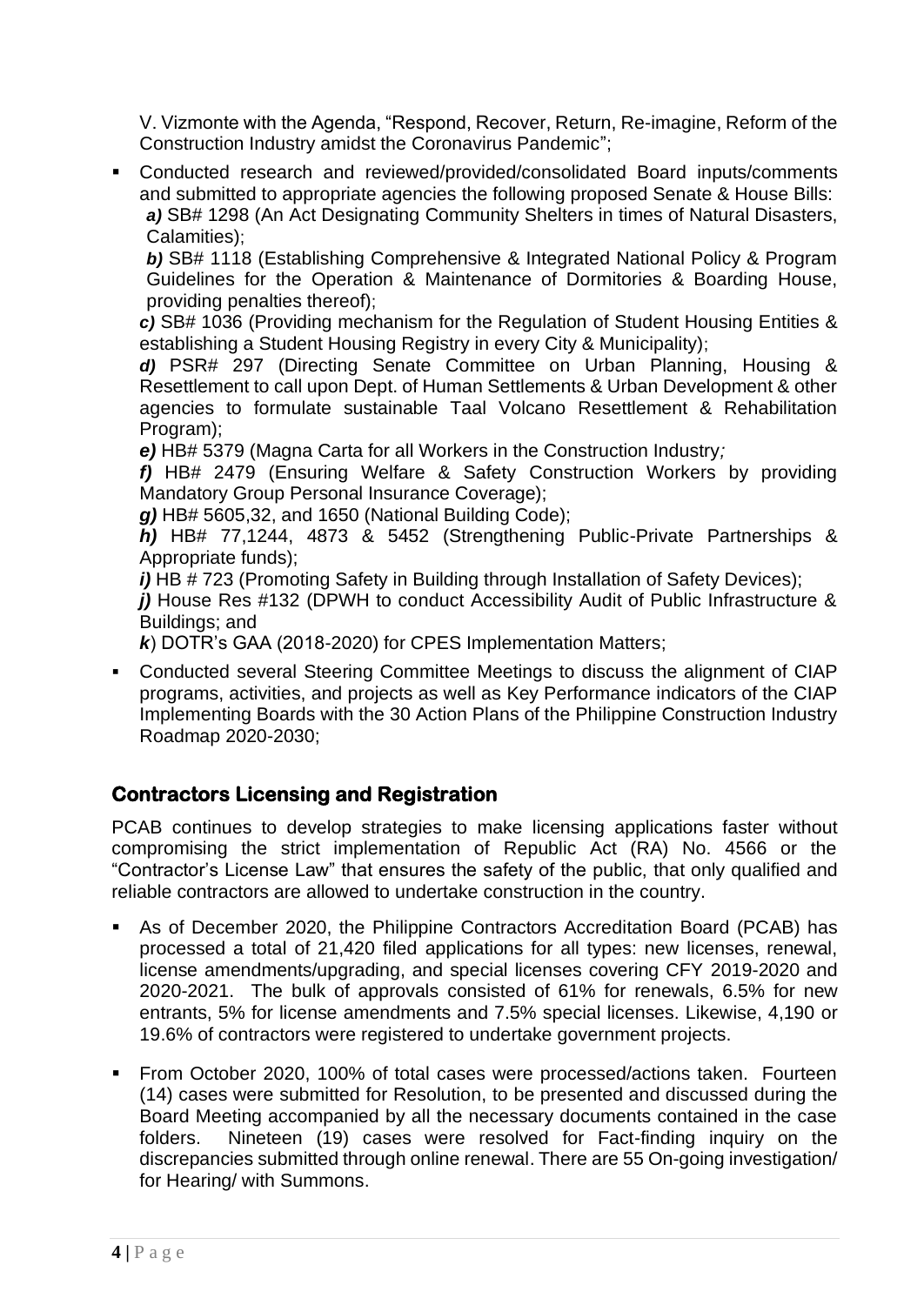■ In partnership with USAID, PCAB developed an Online Renewal Portal accessible through pcabgovph.com. This was launched in May 2020 and made available to the PCAB clients by June 2020.

The pcabgovph.com portal can now be accessed and used by ALL categories from Quadruple A contractors to category "Trade/E" contractors thereby, improving government administrative systems on licensing contractors.

The new online portal is available for use by renewing contractors who wish to renew not only their license/s but also their registration government projects. PCAB also assured its clients that the new applications in the future and other applications such as Special licenses for Joint Ventures and consortium, upgrading of license category and amendments will soon be available online. This is to reduce the crowd in the PCAB office, which also follows the health protocol provided by the Department of Health, to follow the social distancing and reduction of exposure against coronavirus outbreak.

#### **Overseas Construction Promotion and Market Development**

The construction industry is making its name not only within the country but in the international market as well. Construction materials suppliers/manufacturers are innovating towards the needs of the global consumer. Philippine Overseas Construction Board (POCB) Issued

- Processed and approved 18 registration certificates to overseas contractors and 17 project authorizations:
- A total of US\$ 118,786,995.23 of overseas construction projects facilitated through POCB-registered companies and providing almost 10,000 jobs;
- Organized & conducted the 4th Philippine Construction Industry Congress on 8 January 2020 at Dusit Thani Hotel which presented the 7+1 Action Plans of the Philippine Construction Industry Roadmap;
- Prepared POCB collateral materials (i.e. photos of iconic landmarks done by Filipino construction companies, write-ups, videos, and other materials) and sent to EMB for exhibition at the PH Pavilion in the virtual China International Fair Trade in Services (CIFTIS) 2020 towards the early part of September 2020
- Participated in virtual trade negotiations & working group meetings:
	- *1 st Philippines-Germany Joint Economic Cooperation on 15 Sept*
	- *13th Philippines-India Joint Working Group on Trade & Investments on 17 September*
	- *Conclusion of Negotiations & Signing of the Regional Comprehensive Economic Partnership (RCEP) Agreement on 15 November*
- Formulated three (3) Policy papers namely:
	- *Joint PDCB - POCB Board Resolution No. 2020-01 series of 2020, re Recommendations to Mitigate the Impact of COVID-19 to the Philippine Construction Industry;*
	- *POCB Resolution No. 2 approval of POCB inputs to the proposed Philippine Construction Act of 2020 (The New CIAP Bill);*
	- *POCB Briefing paper with regard to the Supreme court Ruling voiding Sec. 3, rule 3 of the IRR of RA 4566*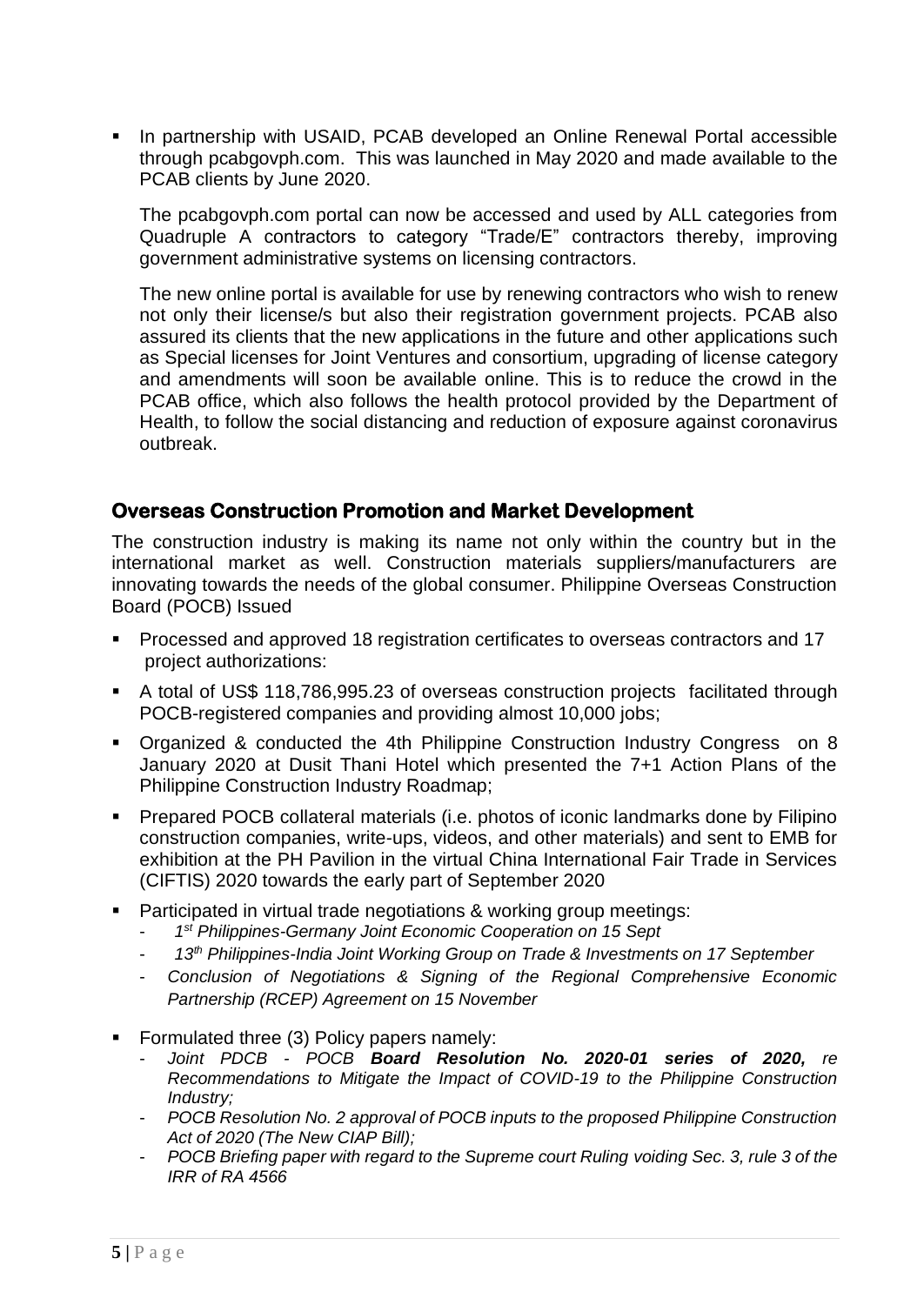- Organized the following webinars/briefings:
	- *Webinar entitled "Seizing Construction Opportunities under the New Normal" held in 10 July in collaboration with Export Marketing Bureau, to reinforce competitiveness & equip construction companies w/ necessary information on Export trade development;*
	- *Briefing for DTI Foreign Trade Service Corps on "Doing Business in the Philippine Construction Industry held last 26 August*
	- *Briefing for Foreign Construction Players on "Construction & Infrastructure Opportunities in the Philippines" held on 7 October*
	- *Webinar on Trans40fication: The Future of Philippine construction & Infrastructure held last 4 December (576 attendees)*
	- *Focus-group Discussion on Engineering Services Outsourcing with USAID DELIVER Project, REID Foundation, EMB & FTSC on 20 August;*
	- *Co-organized with PTIC Berlin the 4th Philippine StartUp MeetUp Berlin (Property Technology) on 15 Dec (202 attendees)*
- **Participated in the following virtual trade exhibitions:** 
	- *Annual Convention of IFAWCA re Impact of COVID-19 to the Asia & Western Pacific countries;*
	- *China International Fair on Trade & Services (CIFTIS) at the Philippine Pavillion in collaboration with EMB*
	- *India Construction Week hosted by the Construction Industry Development Council held on Dec 1 - 5;*
- Assistance provided:
	- *Facilitation of Travel Exemption for foreign technical consultants to the Philippines due to travel: First Balfour & DCCD Engineering Corporation;*
	- *Facilitated meeting between PTIC-Taiwan & EEI Corporation on its bidding for the project "Datan 7 Add On Power Station"*
- Conducted research studies and prepared draft Project Proposal on the proposed Construction Mission to Dubai and the MENASA Region at the sidelines of World Expo Dubai 2020
- Provided inputs/comments to the review of the Draft text of Philippine Schedule of Commitments (SOC) under the ASEAN Framework Agreement on Services (AFAS) Package 10
- Disseminated to POCB registered construction services exporters & other industry players thru Facebook, SMS and Viber the following Advisories amidst the COVID-19 Outbreak and ECQ:
	- *Notice/ reminder to renew POCB registration to encouraging them to comply with the provision of PD1167 on the licensing of construction companies in overseas markets*
	- *Guidelines on the Monitoring Report for 1st Quarter 2020 which is a mechanism to monitor the presence & performance of companies engaged in overseas construction projects and to generate accurate trade statistics*
	- *DTI Department Order No. 20-37 on Instituting an Alternative Work Arrangement in the DTI while the country is under the State of Public Health Emergency;*
	- *POEA's available services to Returning OFWs and Repatriates, Pre-employment Services, Processing of Overseas Employment Certificates (OEC), Direct-hire Assistance, Licensing & Regulation Services and Applications of Issuance of Licensing& Establishment of Branch Authorities;*

#### **Domestic Construction Development**

Construction Performance Evaluation Systems (CPES)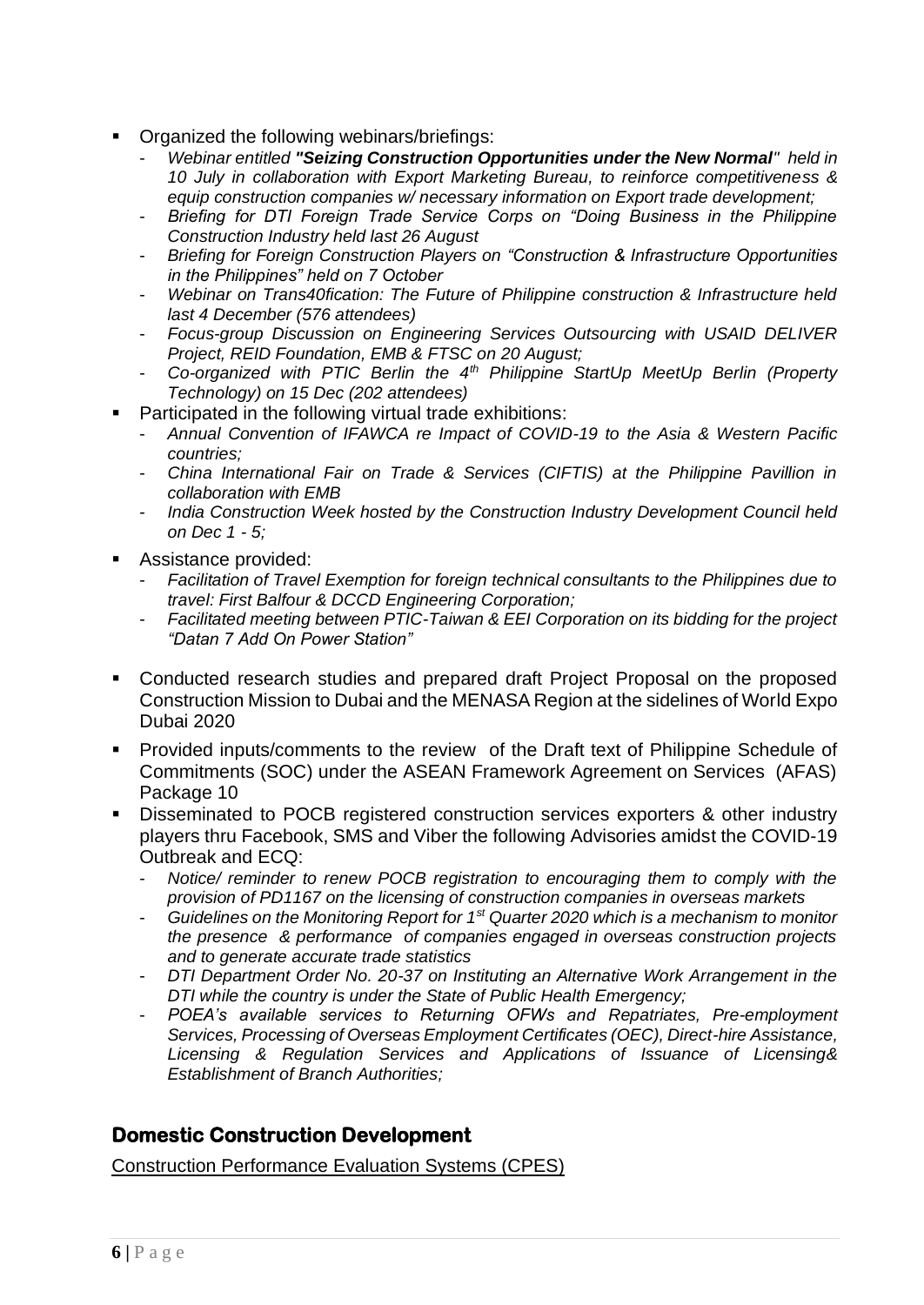In order to help ensure efficiency, quality and safety in government construction projects, the PDCB promoted the implementation of CPES in government infrastructure/tendering agencies. It provides technical assistance services for the establishment of CPES Implementing Units to implementing agencies It also accredits Constructors Performance Evaluators (CPEs) who may be topped to evaluate performance of government infrastructure projects.

- 100% or 48 CPES applications were processed, evaluated and approved from Jan Mar 2020 as follow:  $NIA - 6$ , PPA – 3, DPWH – 20, DMMMSU – 17 and the Philippine Army - 2
- 104 out of 1,828 or 5.69% of infra agencies are implementing the Constructor Performance Evaluation Systems (CPES);
- Accredited 57 New CPES Evaluators; as of December 2020, there are 2,474 accredited CPEs;
- Two (2) CPES Reports were prepared/consolidated and posted in GPPB & CIAP Website;
- Formulated the **"Enhanced Construction Guidelines for Project Implementation during the Public Health Emergency**" which was approved by the CIAP Board and disseminated to concerned agencies, and LGUs;
- Provided inputs on the Joint PDCB-POCB Board Resolution No. 2020-01 s. 2020 "Endorsing to the Inter-Agency Task Force for the Management of Emerging Infectious Diseases (IATF-EID), through the CIAP Recommendations to Mitigate the Impact of COVID-19 to the Philippine Construction Industry" ;
- Prepared, consolidated and submitted the Position papers on **Senate Bill 1008 & HB No. 7337** entitled "An Act further Amending RA No. 4566 to Promote competition and Investments in the Construction Contracting Services Industry, and for other Purposes"

#### **Construction Contract Dispute Resolution**

The CIAC makes available a venue to resolve claims and disputes arising from contacts entered into by parties involved in construction in the Philippines.

- As of 31 December 2020, 42 cases with a Total Sum in Dispute (SID) of Php 1.762 Billion **Resolved** by arbitral award on the merits; Two (2) cases (small claims) with a total SID of Php 1.548 Million **Settled** by compromise agreement
- For 2020, the CIAP Sheriffs accomplished the following:
	- $\checkmark$  Issued 26 Notice of Garnishments
	- $\checkmark$  Implemented 39 Writ of Executions
	- $\checkmark$  Four (4) cases were Fully satisfied with a Total Sum in Dispute (SID) amounting to Php 41.732 Million
	- $\checkmark$  One (1) case was partially satisfied with SID amounting to Php 742,787.95
	- $\checkmark$  There are twenty-one (21) pending cases of which 7 were partially satisfied
	- $\checkmark$  The total amount of levied properties is Php 41,432,091.33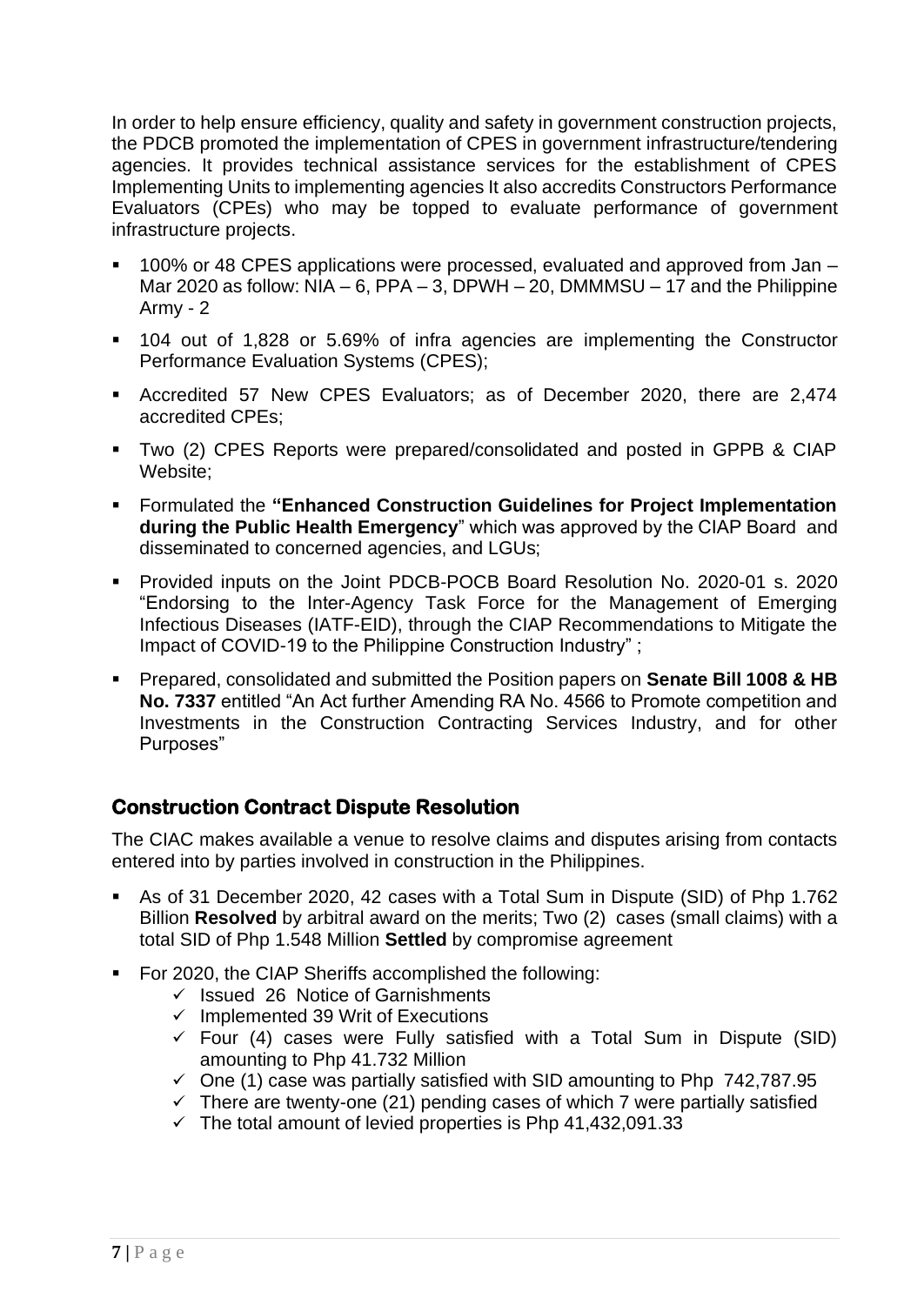- The 1<sup>st</sup> (2020) Mediators & Arbitrators Continuing Education (MACE) Programme was held on 28 February 2020 at Makati Diamond Hotel in Makati City. Three (3) subsequent MACE Programs were conducted via Zoom platform;
- The CIAC issued the following policy quidelines;
	- 1) *Memorandum Circular No. 01-2020* "Guidelines in the Conduct of On-line or Virtual proceedings for CIAC cases"
	- 2) *Memorandum Circular No. 02-2020* "Protocols on the Use of Electronic Signatures in CIAC Case Proceedings"; and
	- 3) *CIAC Res. 02-2020* "Revising the Harmonized Arbitrators' Compensation Schedule for all cases under CIAC Resolution No. 2013"

## **Capacity Building for Human Resources in the Construction Industry**

This is being undertaken by the Construction Manpower Development Foundation (CMDF). It involves the conduct of construction manpower training & human resources development program for the construction industry. Such required the collaborative efforts of the industry, government and related construction organizations/ associations.

- As of 31 December 2020, there were a total of *5,986* graduates from a total of *121 runs* of the following Webinar programs: a) Construction Management Courses, b) Supervisory Development courses and c) Productivity Skills & Trade Testing.
- Conducted 82 Certification programs with a total of 2,347 participants certified
- CMDF facilitated thirty (30) Authorized Managing Officer (AMO) Seminars with a total of *2,943* participants.
- Facilitated the soft launching of the Construction Academy Concept during the 1<sup>st</sup> Virtual Construction Congress held last 2 December 2020;
- Forged a MOA/MOU with the following:
	- 1) TESDA for the Implementation/Prioritization Scheme of CMDF/TESDA Roadmap Action Plans;
	- 2) PICE National Chapter for the joint implementation of industry-supported programs;
	- 3) PAMAV Training Institute & Technology Center, Inc.; and
	- 4) Civil Aviation Authority of the Philippines (CAAP) & other training providers by incorporating processes & policies for the New Normal & the shift to online distance learning modality
- CMDF issued the following policy guidelines;
	- *1) CMDF Board Resolution "Endorsing the use of CMDC Cavite as temporary COVID-19 field hospital; and*
	- *2) CMDF Board Resolution - "Endorsing to PCAB the Online Authorized managing Officer (AMO) Orientation Seminar proposal";*
	- *3) CMDF Board Resolution - "Amending the mandate of the Construction Industry Human Resource Development Bureau as proposed in the new CIAP Bill"*
- Facilitated consultancy services to AiTECH in the development of their Program & Academe Industry Revitalization (PAIR) Manuals for BS Construction Engineering students;